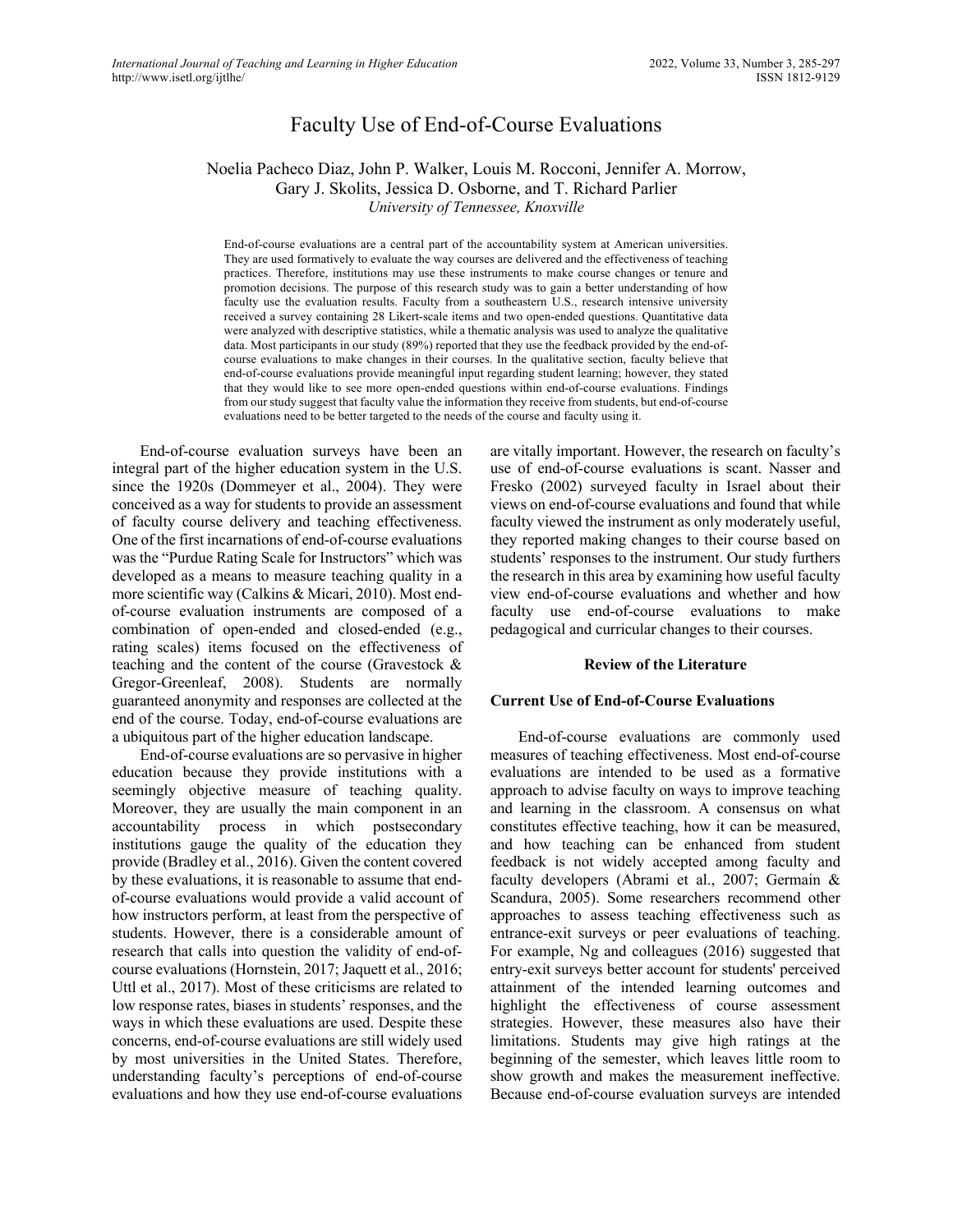to measure teaching effectiveness, faculty are encouraged to adjust their instruction and other aspects of their course based on these results (Hobson & Talbot, 2001). End-of-course evaluations are also used as a summative measure and used in different high stakes evaluations of faculty (e.g., tenure, promotion, course offerings), although many institutions will use end-ofcourse evaluations as only one part of the decisionmaking process in high-stakes decisions (Dommeyer et al., 2004).

# **Previous Research on End-of-Course Evaluation Surveys**

The majority of research on end-of-course evaluations has focused on identifying problems with the validity and reliability of these instruments. Some researchers have pointed to biases as the cause of these issues. Many studies have found that selection bias, grade expectation, class size, gender biases, and faculty likeability affect the results of the end-of-course evaluations, which would jeopardize the validity of the assessment (Boring et al., 2016; Dodeen, 2013; Goos & Salomons, 2017). For instance, Goos and Salomons (2017) examined the selection bias present in end-ofcourse evaluations at a large European university. They examined results from over 28,000 students and 3,000 courses and found a positive selection bias indicating that students who responded to the end-of-course evaluations were more likely to have higher grades in the course and have a positive opinion on the course in general. They also observed that response rates tended to be higher during the first semester than during the second semester of the academic year. Other researchers have found a positive relationship between students' expected grades or current grade point average and favorable responses to end-of-course evaluations (Dodeen, 2013; Stroebe, 2016).

Wolbring and Treischl (2016) also examined the selection bias present in end-of-course evaluations. Using data from a single, German university, Wolbring and Treischl examined the relationship between students' responses to course evaluations at the beginning of the term and end of the term. They noted that while end-of-course evaluations are not entirely free of selection bias, variations in students' ratings within each course were small. Therefore, the researchers concluded that end-of-course evaluations seemed to be a good representation of students' ratings for the courses. However, variations in ratings were larger when comparing different courses; thus, the researchers concluded that end-of-course evaluations should not be used to compare different courses.

Gender bias is also a significant concern in end-ofcourse evaluations. Boring et al. (2016) examined data from a French university and found that female instructors were evaluated more harshly compared to their male counterparts. An experiment conducted by MacNell and colleagues (2015) found that students rated faculty with male names consistently higher than faculty with female names. Bianchini and colleagues (2013) found that female faculty were generally rated worse than male faculty, but this was dependent on the type of course being rated. In a recent study, Peterson and colleagues (2019) conducted an experiment in which students were randomly assigned to two different formats of end-of-course evaluations within each course; these courses corresponded to four faculty members (two males and two females). One form had language warning students about possible gender biases, and the other one was the regular end-of-course evaluation survey. They found that the instrument with language referring to gender bias had a small positive effect on the students' ratings for female faculty. They concluded that gender bias could be alleviated by using language that makes students aware of gender biases.

Some research has pointed to how a faculty member's personality might dictate how students evaluate faculty (Calkins & Micari, 2010; Hatfield & Coyle, 2013). For instance, students with this bias, whether negative or positive, will account for their opinion of the faculty's character (i.e., likeability, sense of humor, personality) rather than their teaching style (Clayson, 2009). Other researchers (e.g., Ory, 2001; Theall & Franklin, 2001) have contended the idea that faculty's personality has any influence on students' endof-course evaluation ratings. Ory (2001) stated that faculty's so-called "personality attributes" could be a reflection of good teaching practices (e.g., showing enthusiasm) and may improve the quality of teaching. A final bias discussed in the literature concerns grade inflation as an unintended consequence of end-of-course evaluation. Grade inflation occurs when faculty provide advantageous grading schemes to increase the chance of favorable evaluations. Hoefer and colleagues (2012) found that students that provided more favorable reviews of instructors tended to have higher grades, particularly among male students.

# **Faculty Views and Use of End-of-Course Evaluations**

The research on the value of the end-of-course evaluations is mixed. While faculty tend to report they use end-of-course evaluations "quite a bit" (BrckaLorenz et al., 2014), they have differing opinions on how helpful end-of-course evaluations can be for classroom improvement. Baker (1992) contended that end-of-course evaluations are a waste of time and contain an inordinate amount of bias. Other faculty recommend using midterm evaluations along with endof-course evaluations to make course modifications that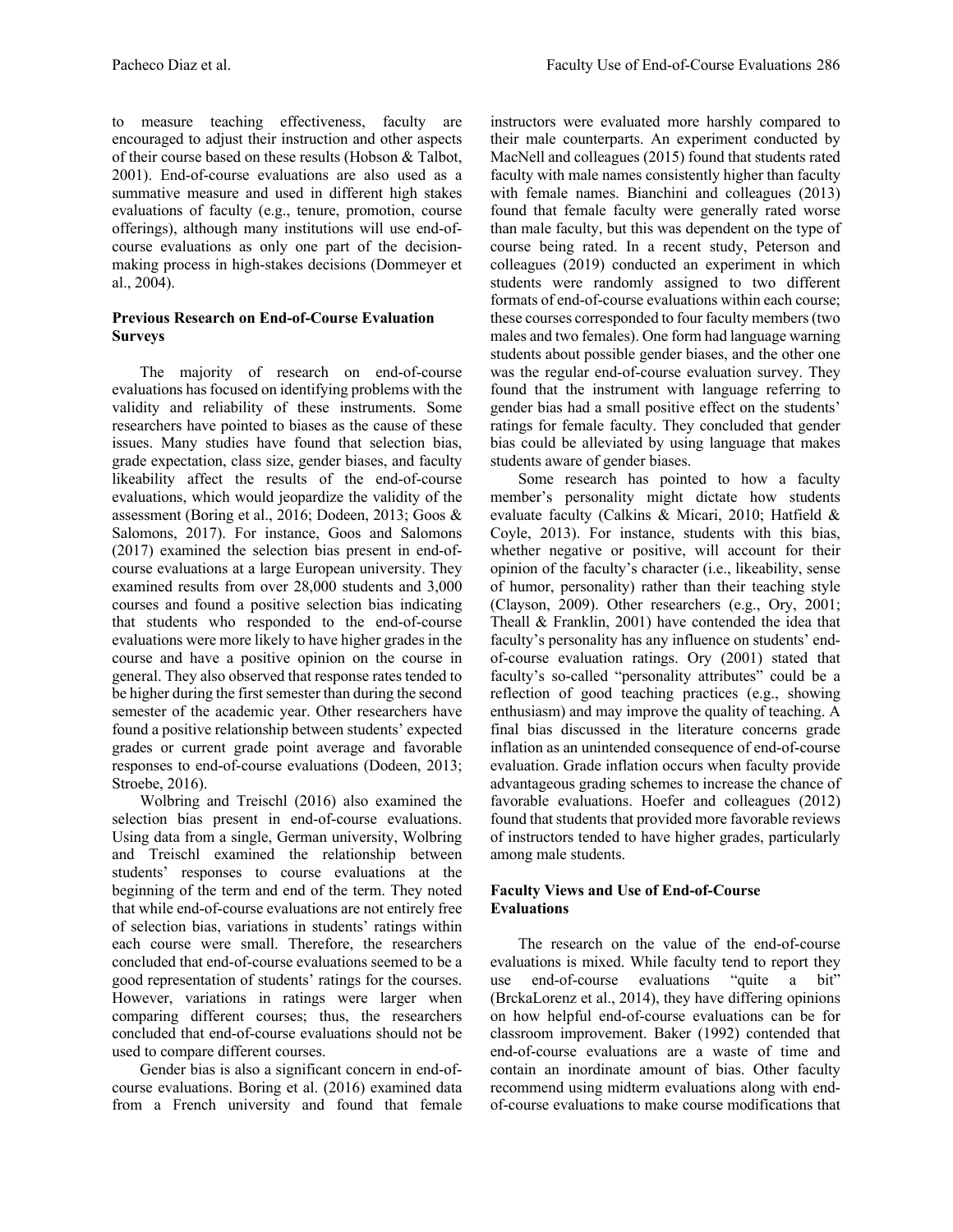will benefit currently enrolled students (Senior, 2000). For example, Diamond (2004) conducted midterm course evaluations in a private university with 14,000 students and 775 full-time faculty and found that by using midterm course evaluations, faculty were able to make immediate course changes (e.g., teaching methodology, grading, discussing expectations with students) that improved the instructional quality of the courses.

Small sample sizes, whether a result of small class size or low response rate, impact how and whether faculty use end-of-course evaluations. Faculty with small class sizes and few responses are less likely to use end-of-course evaluation results compared to faculty with larger class sizes and high response rates on end-ofcourse evaluations (Kane & Staiger, 2002). In a qualitative study, Iqbal and colleagues (2016) interviewed faculty about their motivations to use endof-course evaluations and observed that faculty felt more compelled to use this feedback when the response rate was high.

### **Purpose and Research Questions**

While previous research on end-of-course evaluations has focused on validity, bias, and alternative measures, the literature on how faculty actually *use* the feedback provided by end-of-course evaluations remains limited. The present study aimed to further research this area by investigating how faculty use end-of-course evaluations to make pedagogical and curricular changes to their courses. Given the critical role end-of-course evaluations play in faculty promotion, curriculum and instruction revision, and improvement, gaining a better understanding of how faculty use end-of-course evaluation data can help inform better practices both locally and nationally. The research questions guiding this study are as follows:

1. To what degree do faculty find end-of-course evaluations useful?

2. How are faculty using information from end-ofcourse evaluations?

#### **Methods**

#### **Participants**

The sampling frame used in this study consisted of 317 faculty members from a public research university in the southeastern U.S. who had a working relationship with the school's student success center. Participants in this study consisted of both non-tenure track and tenure track faculty members who currently, or within the last academic year, taught one or more courses, including online courses. Faculty received a recruitment e-mail with a link that prompted them to complete an online

survey via Qualtrics. In the initial email invitation, participants were notified of any possible risks and were given assurance their survey responses and personal information would be kept confidential. Participants who had not started the survey received a reminder email two weeks after the initial invitation. The response rate for the survey was 17.4% and the final sample consisted of 55 participants. Participants were primarily non-tenured faculty (78%), White/Caucasian (73%), and female (51%). Participants who worked ten years or more at the university made up the plurality of the sample at 44%, while those who had worked 6-9 years or 3-5 years consisted of 29% and 24% of the sample, respectively. Table 1 displays a summary of the demographic characteristics of the sample.

### **Table 1**

*Descriptive Statistics of the Sample*

| Variable                           | N              | $\frac{0}{0}$ |
|------------------------------------|----------------|---------------|
| <b>Faculty Appointment Track</b>   |                |               |
| Tenured track                      | 9              | 16.4          |
| Non-tenured track                  | 43             | 78.2          |
| Prefer not to say                  | 3              | 5.5           |
| Gender                             |                |               |
| Male                               | 19             | 34.5          |
| Female                             | 28             | 50.9          |
| Prefer not to say                  | 8              | 14.5          |
| Race/Ethnicity                     |                |               |
| Caucasian/White                    | 40             | 72.7          |
| Non-White                          | 4              | 7.2           |
| Prefer not to say                  | 11             | 20.0          |
| <i>Years Worked at Institution</i> |                |               |
| 1-2 years                          | 0              | 0.0           |
| 3-5 years                          | 13             | 23.6          |
| 6-9 years                          | 16             | 29.1          |
| 10 or more years                   | 24             | 43.6          |
| Prefer not to say                  | $\mathfrak{D}$ | 3.6           |
|                                    |                |               |

### **Instrument**

The survey consisted of 28 Likert-scale items that asked faculty about how well end-of-course evaluations informed them of the student experience, the usefulness of end-of-course evaluations for course planning and teaching, and their usage of end-of-course evaluations to make changes to course content and teaching practices. The survey also included two open-response items that asked about faculty usage of end-of-course evaluation and other methods of assessing the quality of faculty's courses. Additionally, four demographic items were asked related to appointment track (i.e., non-tenure track and tenure track), gender identity, current length of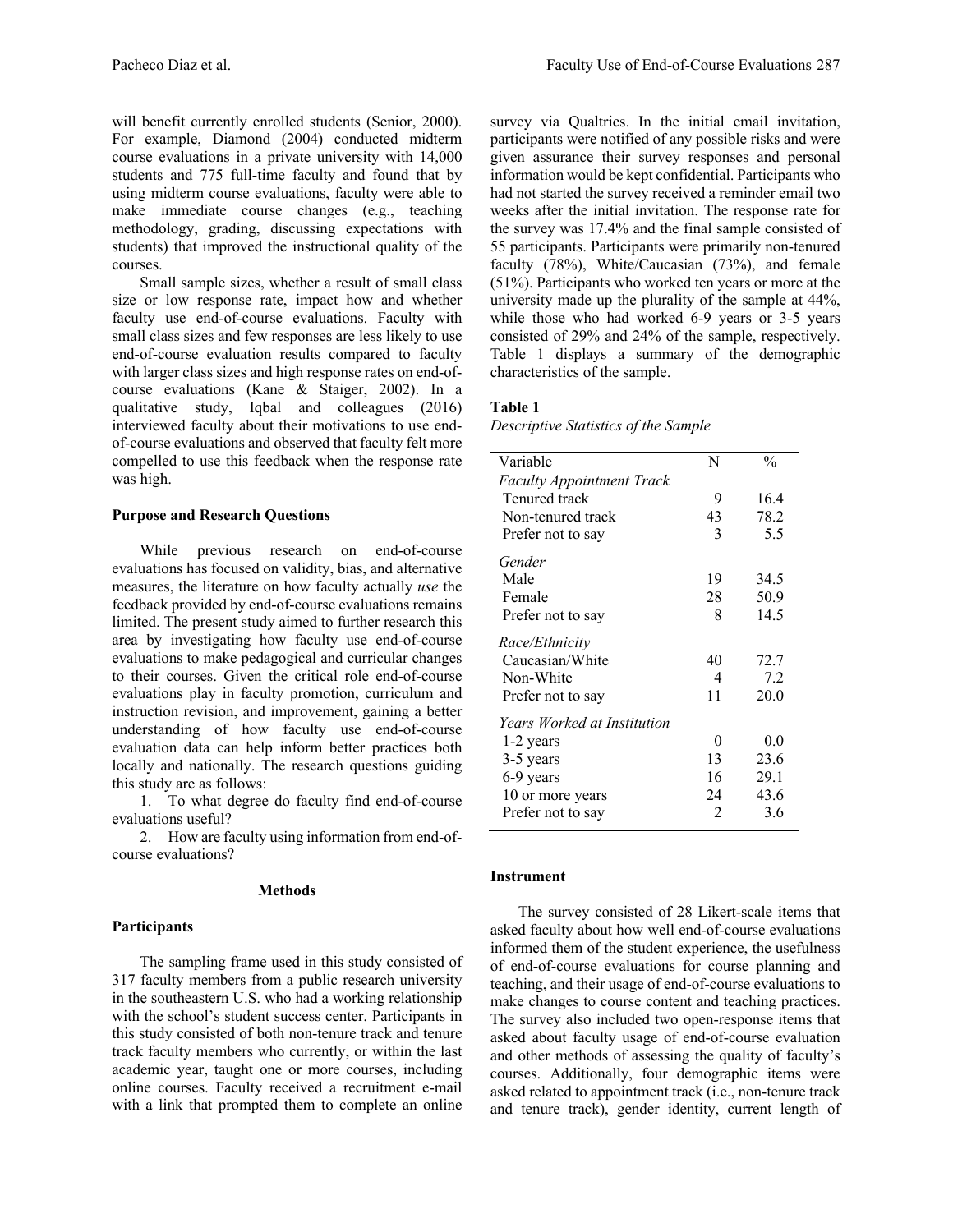appointment, and race/ethnicity. See Appendix A for the survey in its entirety.

# **Analyses**

We analyzed both descriptive statistics and qualitative responses to answer our two research questions. Responses to five survey items were used to answer the first research question (i.e., to what degree faculty find end-of-course evaluations useful). These items included (a) how useful faculty feel end-of-course evaluations are for planning their course; (b) how often faculty make changes to their course as a result of the end-of-course evaluations; (c) how often faculty share end-of-course evaluation results with current students; (d) how often faculty use end-of-course evaluations to make changes to their teaching and pedagogy; and (e) how useful faculty feel end-of-course evaluations are for improving their teaching and pedagogy. The alpha reliability coefficient for these items was 0.78. We also conducted a thematic analysis on the open response questions to identify, analyze, and report patterns within data (Braun & Clarke, 2006).

To answer our second research question (i.e., how are faculty using information from the end-of-course evaluations), we examined responses from a set of items that asked faculty how well feedback from end-of-course evaluations informs various aspects related to the student experience, course planning, and teaching and pedagogy. The alpha reliability coefficient for these items was 0.96. We again used both descriptive statistics and thematic responses to gauge how faculty use the information in end-of-course evaluations. Respondents were asked to provide specific ways in which they used end-of-course evaluations.

# **Limitations**

As with all research, ours is not without its limitations. Foremost, our response rate and sample size are low. Due to financial limitations, we were not able to offer an incentive to participate, which likely attributed to our low response rate. Even though researchers should strive to achieve maximal response rates, research has shown low response rates may not be detrimental to a study (Lambert & Miller, 2013), and even with a minimum of 50 responses, respondents may be able to provide reliable estimates (Fosnacht et al., 2017). Our findings are also limited by the fact that participants are from only one institution and weighted towards nontenure track faculty (78% of respondents). While we advise readers to consider these factors when interpreting our findings, we still believe our study provides valuable information to add to the literature on faculty perceptions of end-of-course-evaluations.

# **Results**

# **RQ 1: To What Degree do Faculty Find End-Of-Course Evaluations Useful?**

We asked faculty members, "In general, how useful are end-of-course evaluations for planning your course?" The plurality of participants (42%) generally found endof-course evaluations to be only moderately useful, while 16% found end-of-course evaluations to be "very" or "extremely" useful. Most participants (89%) reported that they used the feedback from the end-of-course evaluations to make changes to their course at least once a year. However, most faculty have kept their end-ofcourse evaluation results private from their current students. These faculty members (56%) stated that they *never* share the results of end-of-course evaluations with their current students. Approximately 60% of participants also found end-of-course evaluations to be at least moderately influential when it came to improving their teaching or pedagogy (i.e., 47% moderately influential, 9% very influential, 4% extremely influential). Nearly all participants (94%) shared that they used the feedback from the end-of-course evaluations to make changes to their teaching practices at least once a year. Table 2 provides additional descriptive statistics from these responses.

We constructed thematic codes from open-ended responses that addressed faculty members' thoughts on the usefulness of end-of-course evaluations. Two themes emerged: ways to improve end-of-course evaluations and other means of collecting information for course improvement. The first theme focused on ways to improve the end-of-course evaluation for better or more strategic use. In particular, faculty members noted that the use of end-of-course evaluations was limited because of the bias that persisted with them. As one faculty member expressed, "they provide a loose approximation of student perceptions of the course, although the correlation between the positivity or negativity of these assessments and student grades (or perceived physical attractiveness) limits their usefulness." Participants reported that end-of-course evaluations do not objectively measure the quality of the course or instruction but rather the mood of students. Participants attributed some of this bias to the timing of the end-ofcourse evaluations. For example, a faculty member stated:

Student course evaluations should be given halfway or two-thirds into the course rather than at the very end...you would alleviate those students venting because they earned a failing grade, i.e. those simply angry/frustrated at not doing the work and looking to blame the instructor...I believe this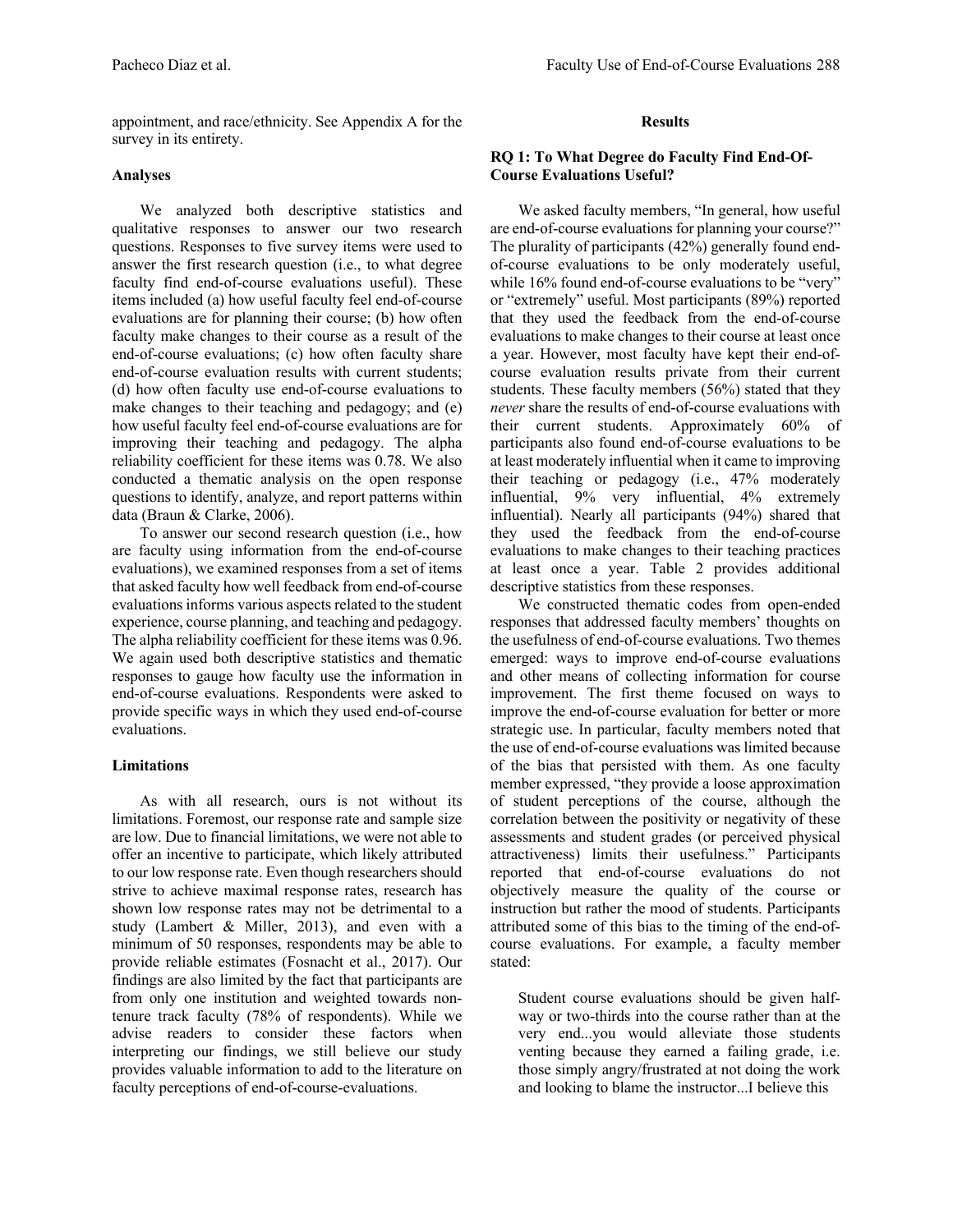# **Table 2**

*Use of End-of-Course Evaluations by Faculty (N = 55)*

| Item                                                                                                                                 | Mean | <b>SD</b> | $%4$ or 5 | %1   |
|--------------------------------------------------------------------------------------------------------------------------------------|------|-----------|-----------|------|
| In general, how useful are end-of-course evaluations for<br>planning your course? <sup>a</sup>                                       | 2.62 | 1.03      | 16.4      | 16.4 |
| How often during the school year do you use end-of-<br>course feedback to make changes to your course? <sup>b</sup>                  | 2.60 | 0.89      | 12.7      | 10.9 |
| How often do you use end-of-course evaluations to make<br>changes to your teaching practices? <sup>b</sup>                           | 2.70 | 0.88      | 10.9      | 5.6  |
| How often do you share the results of end-of-course<br>evaluations from previous courses with your current<br>students? <sup>c</sup> | 1.75 | 1.09      | 10.9      | 56.4 |
| Overall, how useful are end-of-course feedback with<br>improving your teaching/pedagogy? <sup>d</sup>                                | 2.65 | 0.93      | 12.7      | 10.9 |

*a 1 = not at all useful, 2 = slightly useful, 3 = moderately useful, 4 = very useful, 5 = extremely useful*

 $bI$  = never, 2 = once a year, 3 = twice a year, 4 = three times a year, 5 = four or more times a year

 $c_1$  = never, 2 = sometimes, 3 = about half the time, 4 = most of the time, 5 = always

 $dI =$  not influential at all,  $2 =$  slightly influential,  $3 =$  moderately influential,  $4 =$  very influential,  $5 =$  extremely *influential*

would be a more fair, accurate assessment of the instructor in particular.

Some faculty would follow these criticisms with suggestions to remove bias-prone questions, specifically closed-ended responses. These respondents believe closed-ended responses are unusable to make informed decisions for improving overall course quality.

To address the bias and provide more useful information for teaching and course development, faculty members suggested the inclusion of more openended questions in the end-of-course evaluations. Faculty expressed that open- ended responses helped to clarify issues with the course or teaching style and provided a medium for students to provide suggestions for improvement. As one faculty member voiced,

Additional open-ended responses such as: "If you could make one change in the course, what would it be? I feel like the question about what they liked about the course already addresses this, but this is more pointed to a change student would make. I would look through these responses for responses that show up a lot."

Open-ended responses were overwhelmingly the more popular item type among respondents. Most respondents who favored this type of item were adamant they provided better feedback and were actionable. Closed-ended items offered little to no substantive feedback for improvement, as they are generalized to accommodate a spectrum of disciplines and course types.

One respondent considered the quantitative feedback to be "largely useless" to make course improvements. Another faculty member stated that closed-ended responses were limiting to make improvements because they were too generic, stating that "what's okay for one instructor isn't okay for another." A closed-ended question that is useful for one faculty member, may not have any relevant value for another faculty member to inform them on effectiveness in teaching and learning.

In alignment with the suggestion for more openended items, faculty shared their desire to see more student self-reflection in the form of open-ended response options. Faculty members provided examples of open-ended questions that could be incorporated into an end-of-course evaluation. For instance, a faculty member suggested, "if you could go back and give yourself advice at the start of the class (or start of a multisemester sequence) what would it be?" Others shared they would have questions about the frequency and length of time studying for the course, or conversing with faculty or other students about coursework. Still, others focused on questions related to self-advice for the future to improve academic performance.

A second theme that emerged focused on other means of collecting information for the course and pedagogical improvements. Some faculty did not find the end-of-course evaluations to be useful for their course or pedagogical development. Respondents who expressed this opinion mentioned that they focused on more objective, direct methods of evaluations and assessments such as test scores, essays, and projects. One faculty member stated they examined "test scores, percentage of students who complete homework correctly, percentage of students who even attempt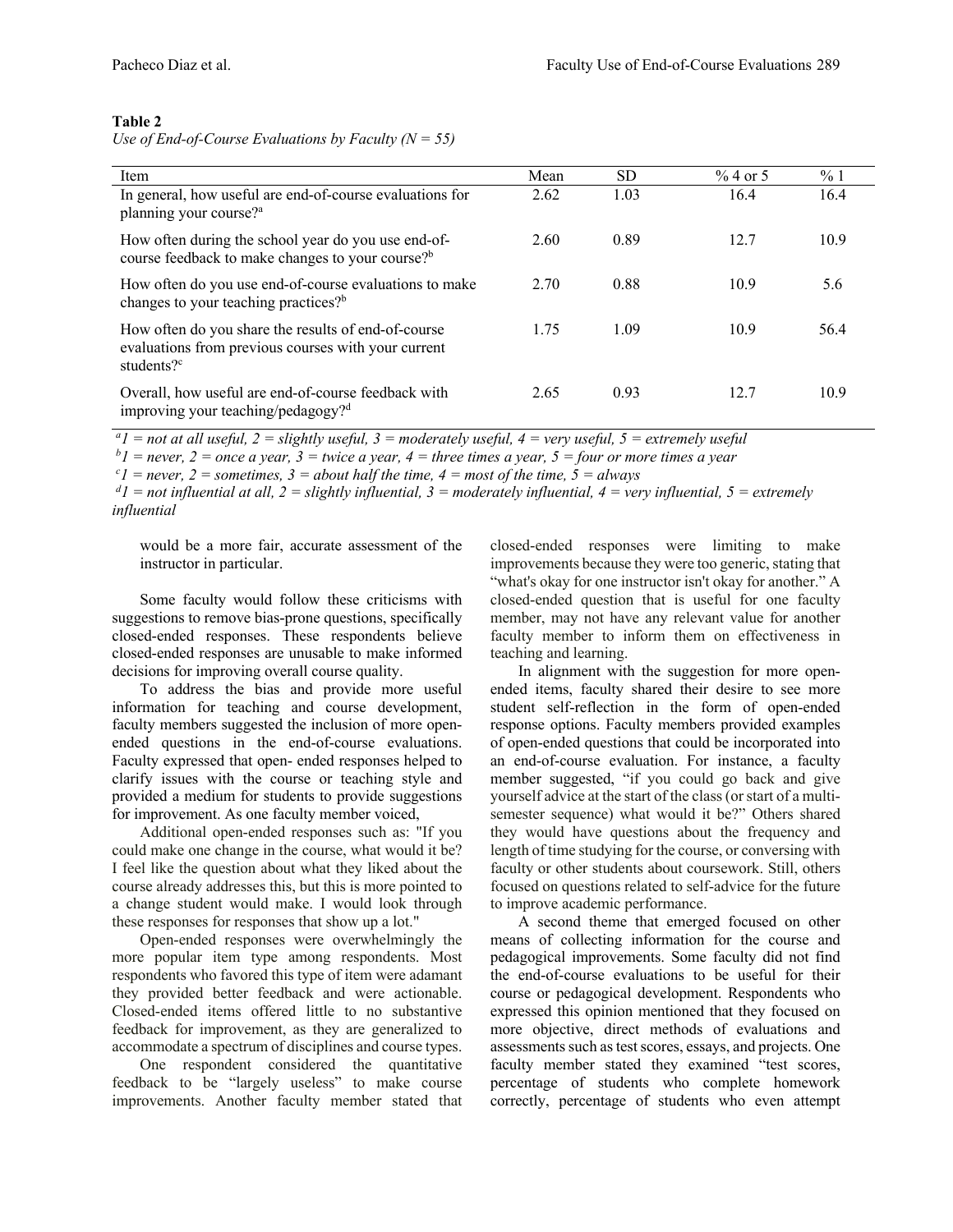homework, class attendance and participation" to better understand where the course, teaching, or students faltered or succeeded. Others used alternative indirect measures to assess the quality of their classroom and teaching. One faculty member stated, "I build a strong rapport with my students and many of them come to me throughout the semester to give feedback." Many faculty members shared that they are using end-of-course evaluations to make alterations to their courses and teaching methods, even though some of them reported using alternative evaluation options (e.g., mid-semester evaluations).

# **RQ 2: How are Faculty Using Information from End-Of-Course Evaluations?**

We surveyed faculty about the usefulness of end-ofcourse evaluations. We asked faculty how much does feedback from end-of-course evaluations inform their understanding of the student experience, planning of their course, and teaching and pedagogy. Table 3 outlines the faculty responses to these questions. Faculty indicated that end-of-course evaluations were most informative regarding how effectively the faculty member explained content ( $M = 3.53$ ,  $SD = 1.16$ ), how they interact with students ( $M = 3.49$ ,  $SD = 1.14$ ), and how clearly they explained difficult material  $(M = 3.40,$  $SD = 1.11$ ) when it relates to the student experience. End-of-course evaluations were least informative when it came to understanding students' level of learning in the class ( $M = 2.64$ ,  $SD = 1.19$ ) and the level of difficulty of exams ( $M = 2.64$ ,  $SD = 1.07$ ). When asked about the ability of end-of-course evaluations to inform on course planning, faculty reported that identifying issues and problems related to course design as the most informative  $(M = 2.91, SD = 0.92)$ , while the effectiveness of content  $(M = 2.11, SD = 1.08)$  and information about learning outcomes ( $M = 2.11$ , SD = 1.06) were the least informative. End-of-course evaluations as they related to teaching and pedagogy were most informative to learn about the effectiveness of lectures ( $M = 2.51$ ,  $SD = 0.99$ ), but least informative for understanding the effectiveness of demonstrations  $(M =$  $2.27, SD = 1.07$ ).

We constructed thematic codes from open-ended responses that addressed faculty members' experiences with end-of-course evaluations. Two themes emerged: use of end-of-course evaluations for course improvement and job assessment. The first theme focused on faculty use of end-of-course evaluations to improve courses. As stated previously, faculty members reported that the most useful part of the end-of-course evaluations was the open-ended responses. One faculty member stated, "The written responses are the most powerful. I read through all of them. If there are multiple students mentioning something, I enact change on that issue." Other faculty members noted the use of openended responses for improvement of courses and pedagogical considerations. A faculty member reported,

I try to see on which issues student feedback is consistent across semesters, and then work to improve on those points (e.g., when I see that there is too much information in lecture / talks too fast from multiple individuals, I know to thin out my lectures and slow down).

Some faculty shared how they were using end-ofcourse evaluations, while others shared disillusionment over the type of items used and the questions included in the evaluations. Faculty alluded to the irrelevant questions or the limited information the closed-ended items provided. Although the closed-ended responses provide quantifiable evaluations of teaching performance from the student perspective, some faculty do not find the information as valuable or resourceful as the open-ended responses. One faculty member shared that "it [the end-of-course evaluation] has made me less of a believer in and more of a skeptic of online numerical student evaluations of instruction." The open-ended responses allow faculty to identify specific elements of the course or pedagogy that need to be adjusted, altered, or eliminated, especially if common complaints or suggestions are prominent. As one faculty member noted,

I use the open-ended questions to see if some aspect comes up often in those open-ended comments. If it seems fair (e.g., isn't just that the class is too early), I might adjust my course to include more of that aspect if students said it worked well or less of that aspect if most students say it didn't work.

Although faculty are receptive to student suggestions, the suggestions need to be practical and reasonable; otherwise, faculty consider open-ended responses to be as unusable as the generic closed-ended responses.

A second theme emerged around faculty job assessment. Some faculty members mentioned that end-of-course evaluation data was included in their portfolios for promotion and other job-related purposes (e.g., course scheduling, future course offerings). A respondent described this as "I have to submit them as a part of my teaching portfolio so that I can be evaluated annually by the department." Participants also reported using end-of-course evaluations to make changes in their course. These changes were designed to make specific improvements to teaching styles, assignments, grading procedures, assessment techniques, communication with students, and the use of technology.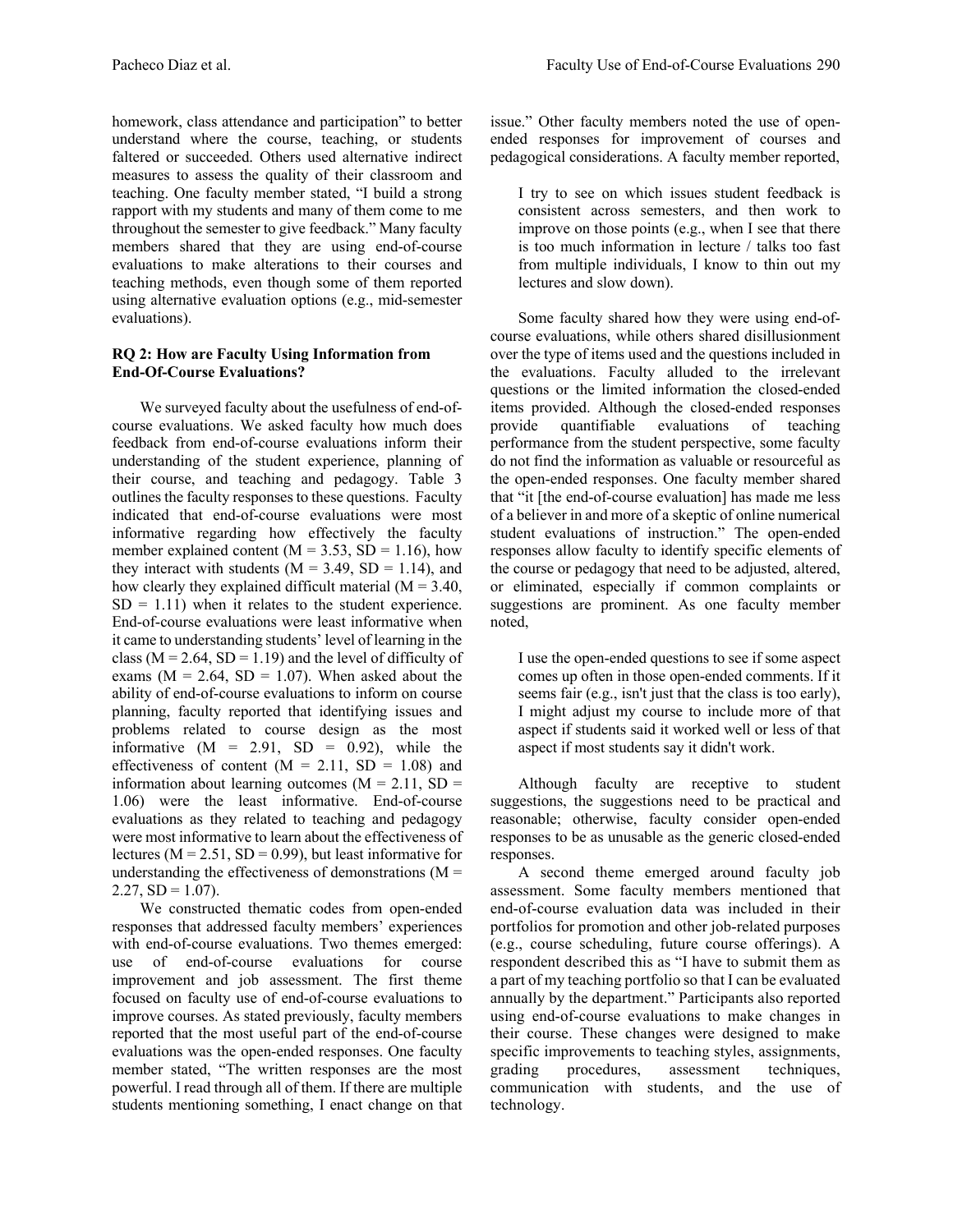### **Table 3**

|  | Informative Feedback from End-of-Course Evaluations |  |
|--|-----------------------------------------------------|--|
|  |                                                     |  |

| Item                                                        | Mean | <b>SD</b> | % a lot or<br>great deal | $%$ none at<br>all |
|-------------------------------------------------------------|------|-----------|--------------------------|--------------------|
| <b>Student Experience</b>                                   |      |           |                          |                    |
| Student's level of learning in the class                    | 2.64 | 1.19      | 23.6                     | 21.4               |
| The required effort of the student                          | 2.84 | 0.99      | 20.0                     | 7.3                |
| Level of difficulty with exams                              | 2.64 | 1.07      | 18.2                     | 16.4               |
| Level of difficulty with assignments <sup>a</sup>           | 2.74 | 1.02      | 20.4                     | 11.1               |
| Teacher feedback to the student regarding overall progress  | 2.84 | 1.16      | 27.3                     | 14.5               |
| Teacher feedback to the student regarding assignments/tests | 2.76 | 1.09      | 21.8                     | 14.5               |
| Student interest in course                                  | 3.16 | 0.99      | 40.0                     | 3.6                |
| Student interest in assignments (readings, homework, labs)  | 2.82 | 1.11      | 29.1                     | 14.5               |
| Your knowledge of course content                            | 3.04 | 1.35      | 43.6                     | 20.0               |
| How effectively you explain content                         | 3.53 | 1.16      | 56.4                     | 7.3                |
| How effectively you use course time                         | 3.35 | 1.08      | 45.5                     | 3.6                |
| How clearly you explain difficult material                  | 3.40 | 1.11      | 47.3                     | 5.5                |
| How you interact with students                              | 3.49 | 1.14      | 52.7                     | 5.5                |
| Course Planning                                             |      |           |                          |                    |
| Identifying Issues/Problems                                 | 2.91 | 0.92      | 25.5                     | 5.5                |
| Content <sup>a</sup>                                        | 2.11 | 1.08      | 13.0                     | 37.0               |
| <b>Experiential Methods</b>                                 | 2.16 | 0.99      | 9.1                      | 29.1               |
| Learning Outcomes                                           | 2.11 | 1.06      | 9.1                      | 34.5               |
| Assessment                                                  | 2.35 | 1.05      | 12.7                     | 20.0               |
| Teaching and Pedagogy                                       |      |           |                          |                    |
| Lecture                                                     | 2.51 | 0.99      | 16.4                     | 12.7               |
| Discussion                                                  | 2.31 | 1.13      | 12.7                     | 29.1               |
| Self-Instruction (assignments, readings, etc.)              | 2.40 | 1.11      | 16.4                     | 25.5               |
| Group Projects <sup>a</sup>                                 | 2.39 | 1.11      | 16.7                     | 25.9               |
| Demonstrations (e.g., presentations)                        | 2.27 | 1.07      | 10.9                     | 29.1               |

*Note.*  $1 =$  *None at all,*  $2 = a$  *little,*  $3 = a$  *moderate amount,*  $4 = a$  *lot,*  $5 = a$  *great deal;*  $N = 55$ *;*  ${}^aN = 54$ 

Accounts of end-of-course evaluations for assessment of teaching in the classroom were common. Some faculty stated using them as a means to promote their course for future students, provided the results were positive. Others noted a more administrative purpose for end-ofcourse evaluations. These faculty members reported that their departments use results to show evidence of effective instruction in teaching portfolios for tenure and promotion. However, faculty expressed concern and skepticism regarding the real value and validity of endof-course evaluations. Many respondents show concern over the singular use of end-of-course evaluations and the persistent bias that accompanies this form of faculty member assessment.

### **Discussion**

End-of-course evaluations are the most common approach to assess teaching effectiveness (Hornstein, 2017). Marks (2012) found that end-of-course evaluation instruments influence how students and faculty perceive the quality of classroom pedagogy, which in turn, impacts pedagogical decisions. Research suggests that student end-of-course evaluations do contribute considerably to the enhancement of teaching and learning when supplemented with teacher consultations (Marsh & Roche, 1993; Murray, 1997); therefore, the use of end-of-course evaluations is important to understand and investigate. Participants in this study were split on the usefulness of end-of-course evaluations. While nearly all faculty participants reported that they used the feedback to make changes to their courses and teaching practices, just over half reported that these evaluations were influential in improving their teaching or pedagogy. Most faculty indicated that end-of-course evaluations provided informative feedback on the quality of lecture and selfinstruction (e.g., assignments, readings, and independent study), but over a quarter of faculty shared that the endof-course evaluations provided no valuable feedback on the quality of group projects or demonstrations (e.g., presentations). Still, other respondents noted that closedended items did not provide them with useful feedback.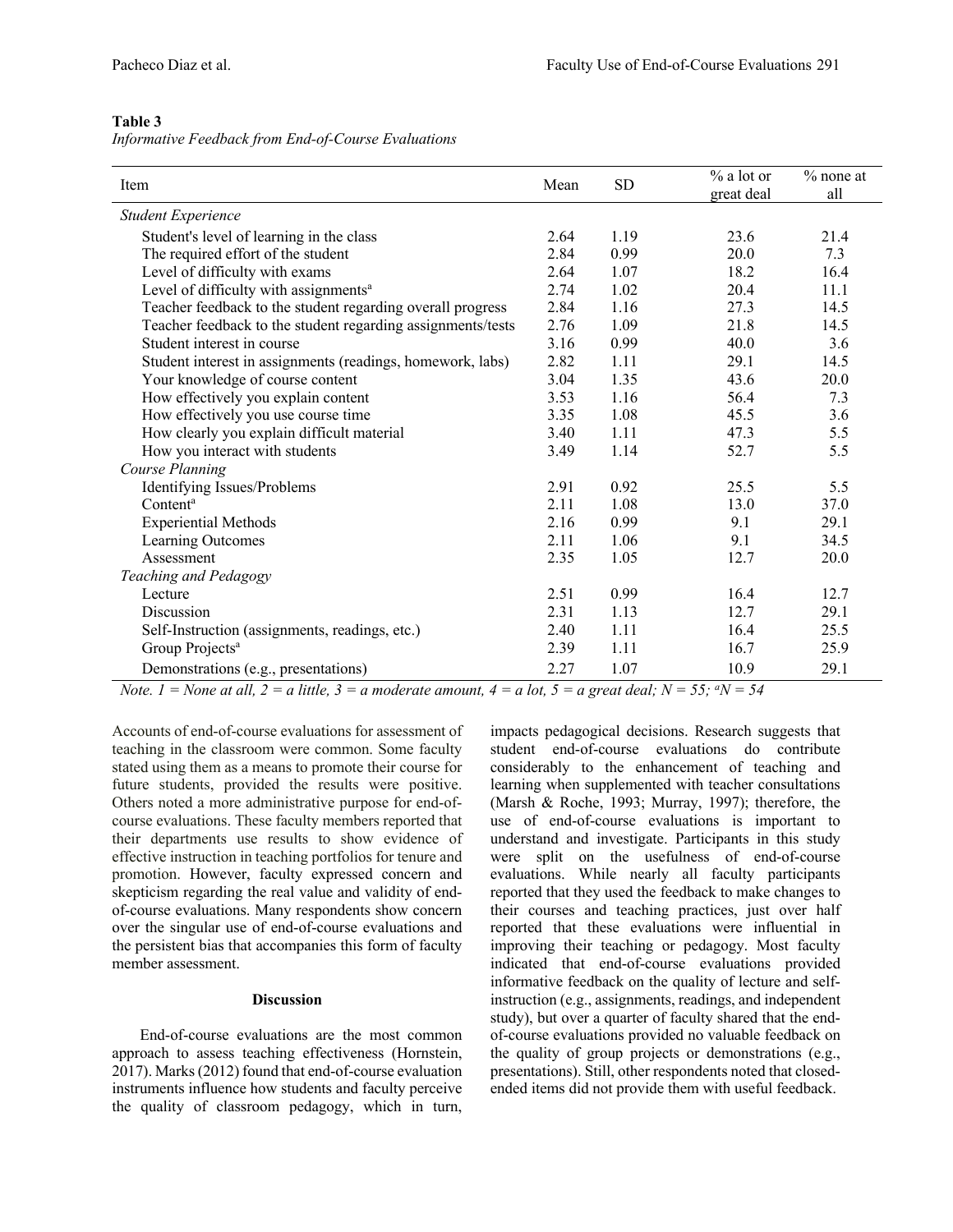Although quantitative measures are the most common form of end-of-course evaluations (Davis, 2009), participants in our study alluded to open-ended responses as the most useful form of feedback from the end-of-course evaluations. Specifically, participants recommended using open-ended questions to alleviate the bias found in end-of-course evaluations. They suggested more open-ended questions be added to the instrument to improve its usefulness to improve teaching and learning in the classroom. Other researchers (Steyn et al., 2019) have found that students provided more actionable recommendations for course improvement when student evaluations used open-ended questions in lieu of quantitative items. Furthermore, faculty rated evaluative data from group interviews as more accurate, believable, and usable than closed-ended or open-ended items (Wachtel, 1998). Although some faculty in our study found group interviews as a more credible form of obtaining student evaluations of teaching, the logistics and time associated with collecting this information may not be feasible. Thus, faculty would likely benefit from more open-ended questions in the end-of-course evaluations. Some faculty suggested further modifications to end-of-course evaluations. These faculty wanted to see more individual, faculty designed open-ended questions for their specific courses. They felt that faculty designed questions may yield more useable results to make improvements in the classroom compared to standardized items.

Some participants were skeptical of the feedback they received from the end-of-course evaluations. Questions surrounding the validity and biases of end-ofcourse evaluations were abundant, despite numerous participants reporting that they use the feedback provided by the instrument. Skepticism about end-ofcourse evaluations is not unusual. Senior (2000) noted that faculty cynicism over the use of end-of-course evaluations for pedagogical and instructional decisions is persistent, citing concerns over the validity and bias of such instruments. The types of students that respond to end-of-course evaluations add to the claims of bias and questions related to validity (Goos & Salomons, 2017). For example, students' motivation to complete the endof-course evaluations weighed heavily towards those who had largely extreme views of the course or instructor. Jaquett et al. (2017) found that students with positive views are more likely to respond to end-ofcourse evaluations.

Higher education institutions need to increase their efforts to elicit diverse student voices to participate more regularly in end-of-course evaluations. Institutions could do this by promoting practices that will increase end-ofcourse evaluation response rates, such as moving from online student evaluations to traditional classroom-based student evaluations (Stanny & Arruda, 2017; Stowell et al., 2012), email reminders to encourage students to

complete the evaluations (Crews & Curtis, 2011), and explaining how the evaluations will be used (Anderson et al., 2005). Response rates improved when faculty members demonstrate that the end-of-course evaluations are used to adjust course structure or pedagogy (Chapman & Joines, 2017). Conversely, increased response rates of end-of-course evaluations would expand faculty use of the evaluation to improve courses and teaching practices. Many faculty noted that low response rates prevented them from trusting student evaluation results because they lack a strong representation of the student voice. Promotion of suggested practices could increase response rates and the subsequent use of end-of-course evaluations for instructional and pedagogical purposes.

An important idea emerged surrounding the use of other formative evaluations to understand the quality of teaching and learning throughout the semester. Several faculty indicated using midterm evaluations to make actionable pedagogical decisions. Midterm evaluations have been shown to elicit timely and useful student feedback of courses (Senior, 2000; Spencer & Schmelkin, 2002). Moreover, pedagogical changes made on the basis of midterm evaluation have the advantage that they can be used to implement changes within the same cohort of students who provided the feedback. Veeck et al. (2016) suggested the use of online collaborative evaluations in which students collectively provide feedback on classroom structure and pedagogy to improve the course. In these evaluations, students work in small teams to provide comments on the course. The feedback from these small teams has been shown to provide more useful feedback compared to standard individual evaluations (Veeck et al, 2016). Other faculty noted the use of embedded formative assessments, such as one-minute papers, self-reflection papers, and in-class clicker questions, to provide evidence for pedagogical and instructional adjustments. Embedded formative assessments happen during class time. This method of formative assessment allows faculty to quickly assess student progress, receive timely student feedback, and provide evidence for further pedagogical and instructional decision making (McMillan, 2018). Embedded formative assessments in conjunction with end-of-course evaluations and midterm evaluations provide a triangulation of evidence for faculty to make informed pedagogical and instructional decisions.

Participants in our study indicated that end-ofcourse evaluations could inform some aspects of teaching, such as how clearly the material was explained and the quality of student-faculty rapport; however, faculty reported that end-of-course evaluations do not measure how much students actually learned. Many outcomes of teacher effectiveness, such as student learning, are typically not measured directly in an endof-course evaluation (Clayson, 2009). Although there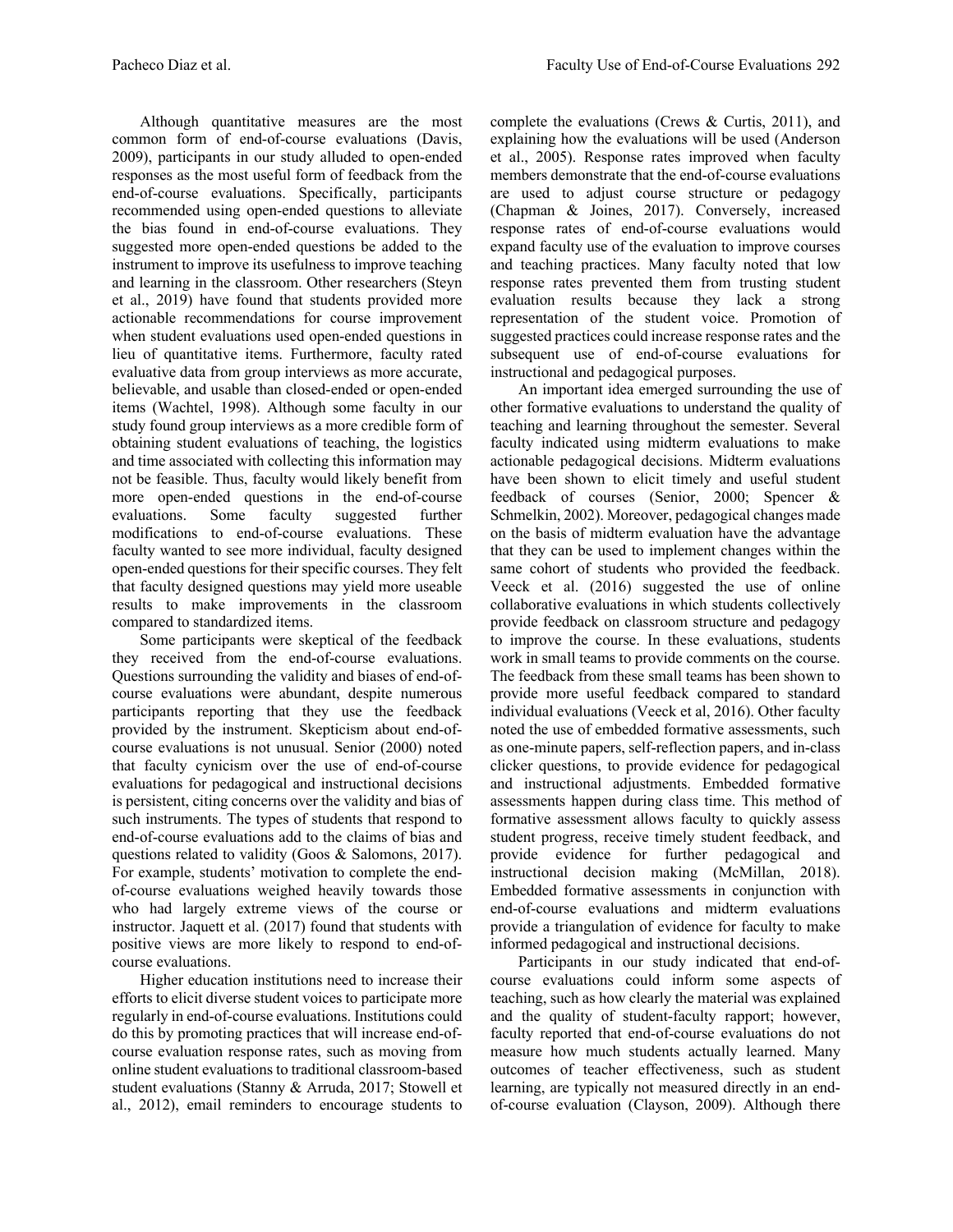have been attempts made to statistically measure teacher effectiveness and student learning (Marlin & Niss, 1980), studies have shown no statistical association between end-of-course evaluations and student learning (Boring et al., 2016; Uttl et al., 2017). Concerns among faculty surface when end-of-course evaluations are the sole measure of teaching effectiveness, specifically when used to make considerations for tenure and promotion. Pounder (2007) expounded on the use of endof-course evaluations for this purpose and noted that questions surrounding the usefulness of end-of-course evaluations to measure teacher effectiveness continues to be controversial.

# **Conclusions**

End-of-course evaluations are a ubiquitous part of American higher education; therefore, understanding faculty members' perceptions of end-of-course evaluations and how they use the data gathered from end-of-course evaluations are critical. While the overwhelming majority of faculty members reported using end-of-course evaluations to make changes to their course at least once a year, less than one-fifth of respondents rated end-of-course evaluations as very or extremely useful for planning their course or improving their teaching and pedagogy. Faculty raised validity and bias concerns with end-of-course evaluations particularly when these are the sole measure of teaching effectiveness used to make considerations for tenure and promotion. Our findings suggest that while faculty value the information they received from students in end-ofcourse evaluations, end-of-course evaluations need to focus more on actionable open-ended responses and be targeted to the needs of the course and instructor.

# **References**

- Abrami, P.C., d'Apollonia, S., Rosenfield, S. (2007). The dimensionality of student ratings of instruction: What we know and what we do not. In R. P. Perry & J. C. Smart (Eds.), *The scholarship of teaching and learning in higher education: An evidencebased perspective.* Springer. https://doi.org/10.1007/1-4020-5742-3\_10
- Anderson, H.M., Cain, J., & Bird, E. (2005). Online student course evaluations: Review of literature and pilot study. *American Journal of Pharmaceutical Education, 69*(1), 34-43.
- Baker, G. P. (1992). Incentive contracts and performance measurement. *Journal of Political Economy, 100*(3), 598-614.
- Bianchini, S., Lissoni, F., & Pezzoni, M. (2013). Instructor characteristics and students' evaluation of teaching effectiveness: Evidence from an Italian engineering school. *European Journal of*

*Engineering Education*, *38*(1), 38–57. https://doi.org/10.1080/03043797.2012.742868

- Boring, A., Ottoboni, K., & Stark P. B. (2016). Student evaluations of teaching (mostly) do not measure teaching effectiveness. *Computer Science*. http://doi.org/10.14293/S2199-1006.1.SOR-EDU.AETBZC.v1
- Bradley, K. D., Snyder, E. M., & Tombari, A. K. (2016). Higher education end-of-course evaluations: Assessing the psychometric properties utilizing exploratory factor analysis and Rasch modeling approaches. *International Journal of Assessment Tools in Education*, *3*(1), 3–22.
- Braun, V., & Clarke, V. (2006). Using thematic analysis in psychology. *Qualitative Research in Psychology, 3*(2), 77-101. http://doi.org/10.1191/1478088706qp063oa
- BrckaLorenz, A., Mccormick, A. C., & Peck, L. (2014). *Exploring how course evaluation outcomes are collected, shared and used*. Association for Institutional Research Annual Forum.
- Calkins, S., & Micari, M. (2010). Less-than-perfect judges: Evaluating student evaluations. *Thought & Action*, 7–22.
- Chapman, D. D., & Joines, J. A. (2017). Strategies for increasing response rates for online end-of-course evaluations. *International Journal of Teaching and Learning in Higher Education, 29*(1), 47-60.
- Clayson, D. E. (2009). Student evaluations of teaching: Are they related to what students learn?: A metaanalysis and review of the literature. *Journal of Marketing Education, 31*(1), 16-30. https://doi.org/10.1177/0273475308324086
- Crews, T. B., & Curtis, D. F. (2011). Online course evaluations: Faculty perspectives and strategies for improved response rates. *Assessment and Evaluation in Higher Education, 36*(7), 865-878. https://doi.org/10.1080/02602938.2010.493970
- Davis, B. G. (2009). *Tools for Teaching* (2<sup>nd</sup> ed.). John Wiley & Sons.
- Diamond, M. R. (2004). The usefulness of structured mid-term feedback as a catalyst for change in higher education classes. *Active Learning in Higher Education*, *5*(3), 217–231. https://doi.org/10.1177/1469787404046845
- Dodeen, H. (2013). Validity, reliability, and potential bias of short forms of students' evaluation of teaching: The case of UAE university. *Educational Assessment, 18*(4), 235-250.
- Dommeyer, C. J., Baum, P., Hanna, R. W., & Chapman, K. S. (2004). Gathering faculty teaching evaluations by in-class and online surveys: Their effects on response rates and evaluations. *Assessment and Evaluation in Higher Education*, *29*(5), 611–623. https://doi.org/10.1080/02602930410001689171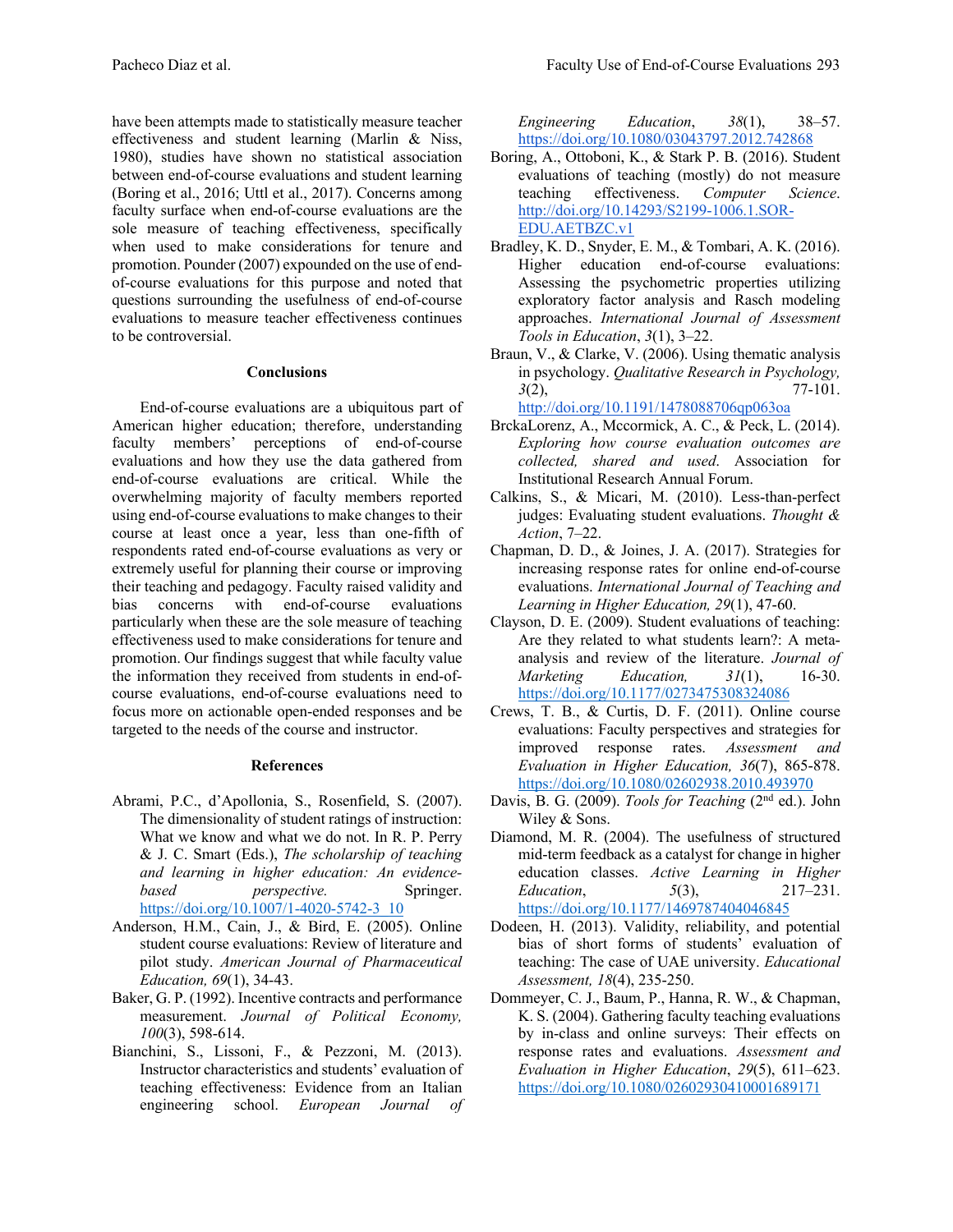- Fosnacht, K., Sarraf, S., Howe, E., & Peck, L. K. (2017). How important are high response rates for college surveys? *The Review of Higher Education, 40*(2), 245-265.
- Germain, M. L., & Scandura, T. A. (2005). Grade inflation and student individual difference as systematic bias in faculty evaluations. *Journal of Institutional Psychology*, *32*(1), 58-67.
- Goos, M., & Salomons, A. (2017). Measuring teaching quality in higher education: Assessing selection bias in course evaluations. *Research in Higher Education, 58*, 341-364.
- Gravestock, P., & Gregor-Greenleaf, E. (2008). Student course evaluations: Research, models and trends. *Toronto: Higher Education Quality Council of Ontario*, 150. http://www.heqco.ca/SiteCollectionDocuments/Stu dent Course Evaluations.pdf
- Hatfield, C. L., & Coyle, E. A. (2013). Factors that influence student completion of course and faculty evaluations. *American Journal of Pharmaceutical Education*, *77*(2), 1–4. https://doi.org/10.5688/ajpe77227
- Hobson, S. M., & Talbot, D. M. (2001). Understanding student evaluations: What all faculty should know. *College Teaching, 49*(1), 26-31. https://doi.org/10.1080/87567550109595842
- Hoefer, M. P., Yurkiewicz, J., & Bryne, J. C. (2012). The association between students' evaluation of teaching and grades. *Decision Sciences Journal of Innovative Education, 10*(3), 447-459. https://doi.org/10.1111/j.1540-4609.2012.00345.x
- Hornstein, H. A. (2017). Student evaluations of teaching are an inadequate assessment tool for evaluating faculty performance. *Cogent Education, 4*(1), 1-8. https://doi.org/10.1080/2331186X.2017.1304016
- Iqbal, I., Lee, J. D., Pearson, M. L., & Albon, S. P. (2016). Student and faculty perceptions of student evaluations of teaching in a Canadian pharmacy school. *Currents in Pharmacy Teaching and Learning*, *8*(2), 191–199. https://doi.org/10.1016/j.cptl.2015.12.002
- Jaquett, C. M., VanMaaren, V. B., & Williams, R. L. (2017). Course factors that motivate students to submit end-of-course evaluations. *Innovative Higher Education, 42*, 19-31.
- Kane, T. J., & Staiger, D. O. (2002). The promise and pitfalls of using imprecise school accountability measures. *Journal of Economic Perspectives*, *16*(4), 91–114.

https://doi.org/10.1257/089533002320950993

Lambert, A. D., & Miller, A. L. (2014). Lower response rates on alumni surveys might not mean lower response representativeness. *Educational Research Quarterly, 37*(3), 40-53.

- MacNell, L., Driscoll, A., & Hunt, A. N. (2015). What's in a name: Exposing gender bias in student ratings of teaching. *Innovative Higher Education, 40*, 291- 303. https://doi.org/10.1007/s10755-014-9313-4
- Marks, P. (2012). Silent partners: Student course evaluations and the construction of pedagogical worlds. *Canadian Journal for Studies in Discourse and Writing/Rédactologie*, *24*(1). https://doi.org/10.31468/cjsdwr.16
- Marlin, J. W., & Niss, J. F. (1980). End-of-course evaluations as indicators of student learning and instructor effectiveness. *The Journal of Economic Education, 11*(2), 16-27.
- Marsh, H. W., & Roche, L. (1993). The use of students' evaluations and an individually structured intervention to enhance university teaching effectiveness. *American Educational Research Journal, 30*(1), 217-251. https://doi.org/10.3102/00028312030001217
- McMillan, J. H. (2018). *Classroom assessment: Principles and practice that enhance student learning and motivation* (7<sup>th</sup> ed.). Pearson Education.
- Murray, H. G. (1997). Does evaluation of teaching lead to improvement of teaching? *International Journal for Academic Development, 2*(1), 8-23. https://doi.org/10.1080/1360144970020102
- Nasser, F., & Fresko, B. (2002). Faculty views of student evaluation of college teaching, *Assessment & Evaluation in Higher Education*, *27*(2), 187-198. https://doi.org/10.1080/02602930220128751
- Ng, A. K., Kiang, K. M., & Cheung, D. H. (2016). Assessing students' attainment in learning outcomes: A comparison of course-end evaluation and entry-exit surveys. *World Journal of Education, 6*(3), 56-65. http://doi.org/10.5430/wje.v6n3p56
- Ory, J. C. (2001). Faculty thoughts and concerns about student ratings. *New Directions for Teaching and Learning*, 87, 3–15. https://doi.org/10.1002/tl.23
- Peterson, D. A. M., Biederman, L. A., Andersen, D., Ditonto, T. M., & Roe, K. (2019). Mitigating gender bias in student evaluations of teaching. *PLoS ONE*, *14*(5), 1–10. https://doi.org/10.1371/journal.pone.0216241

Pounder, J. S. (2007). Is student evaluation of teaching worthwhile?: An analytical framework for answering the question. *Quality Assurance in Education, 15*(2), 178-191.

- Senior, B. A. (2000). Student teaching evaluations: options and concerns. *Journal of Construction Education, 5*(1), 20-29.
- Spencer, K. J., & Schmelkin, L. P. (2002). Student perspectives on teaching and its evaluation. *Assessment & Evaluation in Higher Education, 27*, 397-409.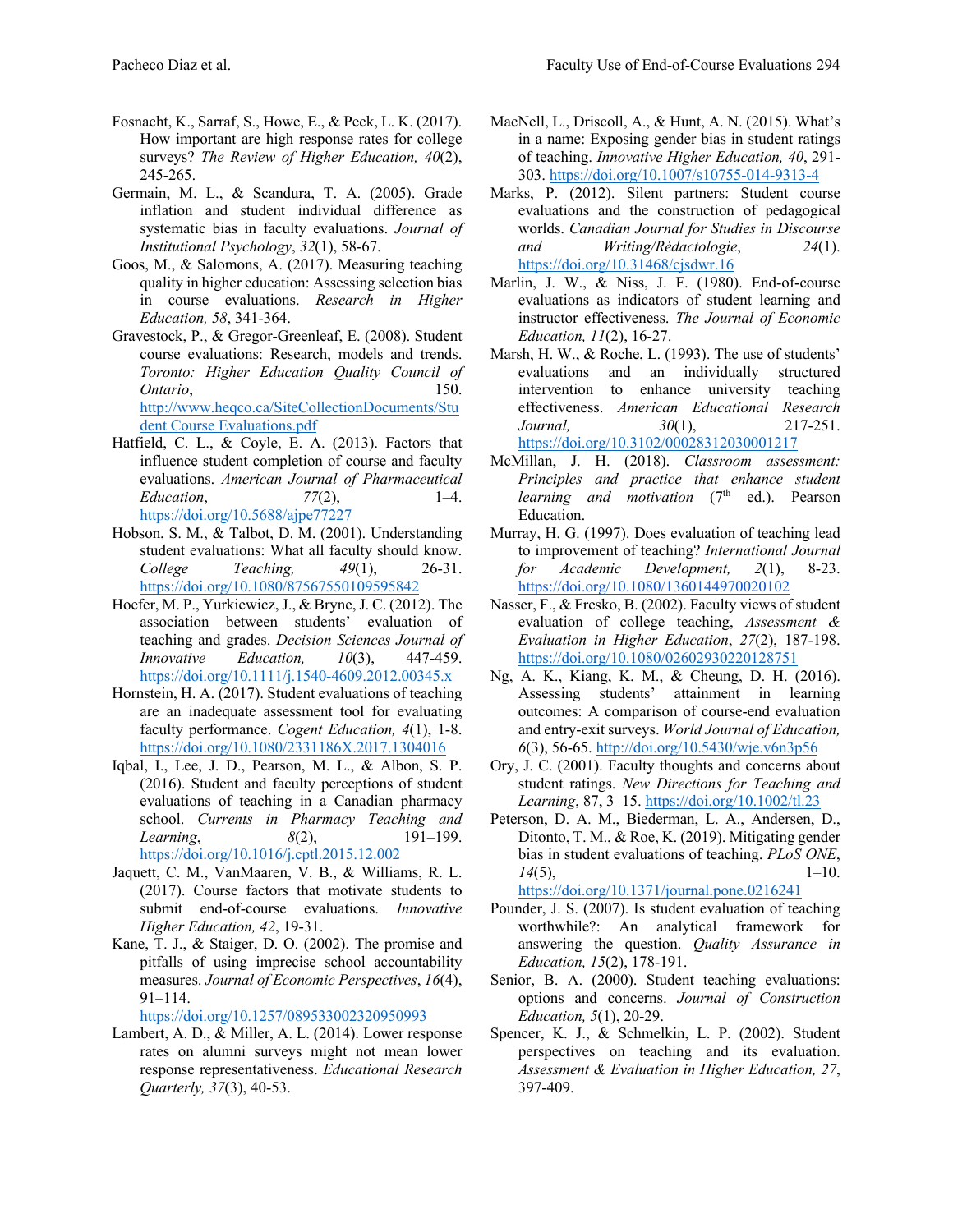- Stanny, C. J., & Arruda, J. E. (2017). A comparison of student evaluations of teaching with online and paper-based administration. *Scholarship of Teaching and Learning in Psychology, 3*(3), 198- 207. https://doi.org/10.1037/stl0000087
- Steyn, C., Davies, C., & Sambo, A. (2019). Eliciting student feedback for course development: The application of qualitative course evaluation tool among business research students. *Assessment and Evaluation in Higher Education, 44*(1), 11-14. https://doi.org/10.1080/02602938.2018.1466266
- Stowell, J. R. Addison, W. E., & Smith, J. L. (2012). Comparison of online and classroom-based student evaluation of instruction. *Assessment and Evaluation in Higher Education, 37*(4), 465-473. https://doi.org/10.1080/02602938.2010.545869
- Stroebe, W. (2016). Why good teaching evaluations may reward bad teaching: On grade inflation and other unintended consequences of student evaluations. *Perspectives on Psychological Sciences, 11*(6), 800- 816. https://doi.org/10.1177/1745691616650284
- Theall, M., & Franklin, J. (2001). Looking for bias in all the wrong places: A search for truth or a witch hunt in student ratings of instruction? *New Directions for Institutional Research,* 109*,* 45–56. https://doi.org/10.1002/ir.3
- Uttl, B., White, C. A., & Gonzalez, D. (2017). Metaanalysis of faculty's teaching effectiveness: Student evaluation of teaching ratings and student learning are not related. *Studies in Educational Evaluation, 54*, 22-42.

https://doi.org/10.1016/j.stueduc.2016.08.007

- Veeck, A., O'Reilly, K., MacMillan, A., & Yu, H. (2016). The use of collaborative midterm student evaluations to provide actionable results. *Journal of Marketing Education, 38*(3), 157-169.
- Wachtel, H. K. (1998). Student evaluation of college teaching effectiveness: A brief review. *Assessment and Evaluation in Higher Education*, *23*(2), 191- 212. https://doi.org/10.1080/0260293980230207
- Wolbring, T., & Treischl, E. (2016). Selection bias in students' evaluation of teaching: Causes of student absenteeism and its consequences for course ratings and rankings. *Research in Higher Education*, *57*(1), 51–71. https://doi.org/10.1007/s11162-015-9378-7

 $\mathcal{L}_\text{max}$  and  $\mathcal{L}_\text{max}$  and  $\mathcal{L}_\text{max}$  and  $\mathcal{L}_\text{max}$ 

NOELIA PACHECO DIAZ is an Assessment Coordinator at Student Life Assessment and Strategic Initiatives at the University of Tennessee. She manages assessment plans, survey requests, and Key Performance Indicators (KPIs). Noelia's research interests include student engagement and higher education assessment.

JOHN P. WALKER is a Psychometrician at Renaissance Learning. Prior to this role, he served as a Research and

Assessment Coordinator for Teaching and Learning Innovation at the University of Tennessee, Knoxville. His research interests include psychometrics and higher education assessment.

LOUIS M. ROCCONI is an Assistant Professor in the Evaluation, Statistics, and Methodology program at the University of Tennessee, Knoxville. He is also an affiliated faculty member with the Intercollegiate Graduate Statistics and Data Science Program. His research interest include program evaluation and assessment in higher education and methodological issues in educational research.

JENNIGER ANN MORROW is an Associate Professor in the Evaluation, Statistics, and Methodology program at the University of Tennessee, Knoxville. She is also an affiliated faculty member with the Intercollegiate Graduate Statistics and Data Science Program. Her research interests include higher education assessment and evaluation as well as methodology training for emerging educational professionals.

GARY SKOLITS is an Associate Professor in the Evaluation, Statistics, and Methodology program at the University of Tennessee, Knoxville. His research interests encompass program evaluation, higher education governance as well as methodology training for emerging educational professionals.

JESSICA D. OSBORNE is the Director of First-Year Programs at the University of Tennessee, Knoxville. She recently completed her PhD in Evaluation, Statistics, and Measurement from UT, Knoxville. Her research interest includes program evaluation and assessment in student success for undergraduate and graduate student populations.

RICHARD PARLIER is an Assessment Specialist at the Georgia Department of Education in Atlanta, Georgia. He provides quality control for the data and reporting of K-12 standardized assessments. His research interest includes data analytical decision-making in higher education, K-12 standardized assessments, and psychometrics.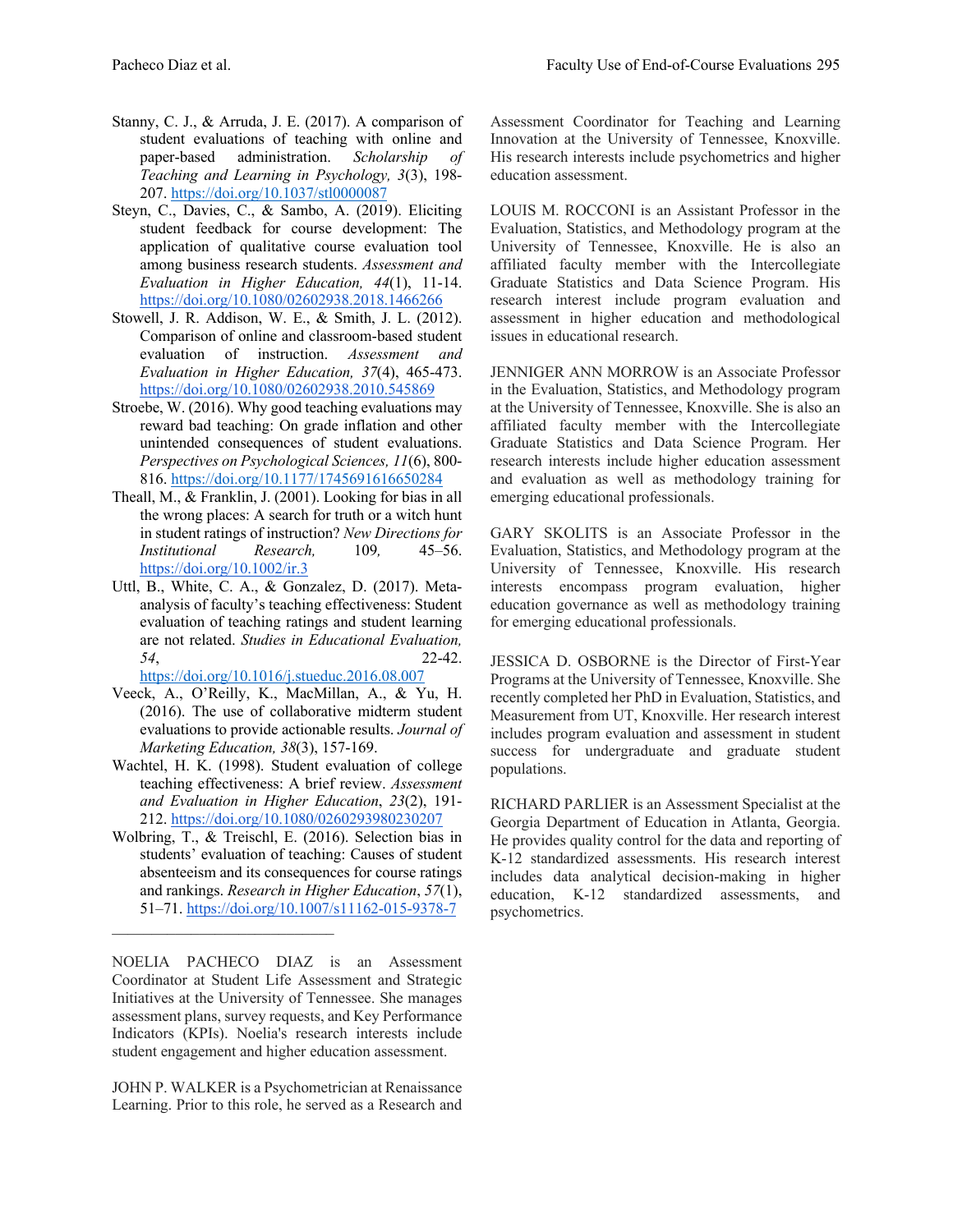# **Appendix**

## **End-of-Course Evaluation Survey**

*Instructions:* Thank you for participating in this survey regarding end-of-course evaluations. The data collected from the following questions will help us determine what aspects of the evaluation feedback you find *useful*. In addition, this survey will also inform what, if any, future improvements need to be made to end-of-course evaluations. For each survey item, please select the response or responses that most reflect how *useful* a particular aspect of feedback is to you. This survey should only take five minutes or less to complete. All responses will be kept strictly confidential.

Q1. How much does feedback from end-of-course evaluation inform the following aspects of the student experience?

*None at all, A little, A moderate amount, A lot, A great deal*

- a. Students level of learning in the class
- b. The required effort of the student
- c. Level of difficulty with exams
- d. Level of difficulty with assignments
- e. Teacher feedback to the student regarding overall progress
- f. Teacher feedback to the student regarding assignments/tests
- g. Student interest in course
- h. Student interest in assignments (readings, homework, labs, etc.)
- i. Your knowledge of course contact
- j. How effectively you explain contact
- k. How effectively you use course time
- l. How clearly you explain difficult material
- m. How you interact with students
- Q2. In general, how useful are end-of-course evaluations for planning your courses? *Not at all useful, Slightly useful, Moderately useful, Very useful, Extremely useful*
- Q3. How often during the school year do you use end-of-course feedback to make changes to your courses? *Never, Once a year, Twice a year, Three times a year, Four or more times a year*

Q4. How often do you use end-of-course evaluation to make changes to your teaching practices? *Never, Once a year, Twice a year, Three times a year, Four or more times a year*

Q5. How often do you share the results of end-of-course evaluation from previous courses with your current students?

*Never, Sometimes, About half the time, Most of the time, Always*

Q6. Overall, how useful are end-of-course feedback with improving your teaching/pedagogy? *Not influential at all, Slightly influential, Moderately influential, Very influential, Extremely influential*

Q7. How much does feedback from end-of-course evaluations inform the following aspects of your course planning?

*None at all, A little, A moderate amount, A lot, A great deal*

- a. Identifying issues/problems
- b. Contact
- c. Experiential methods
- d. Learning outcomes
- e. Assessment